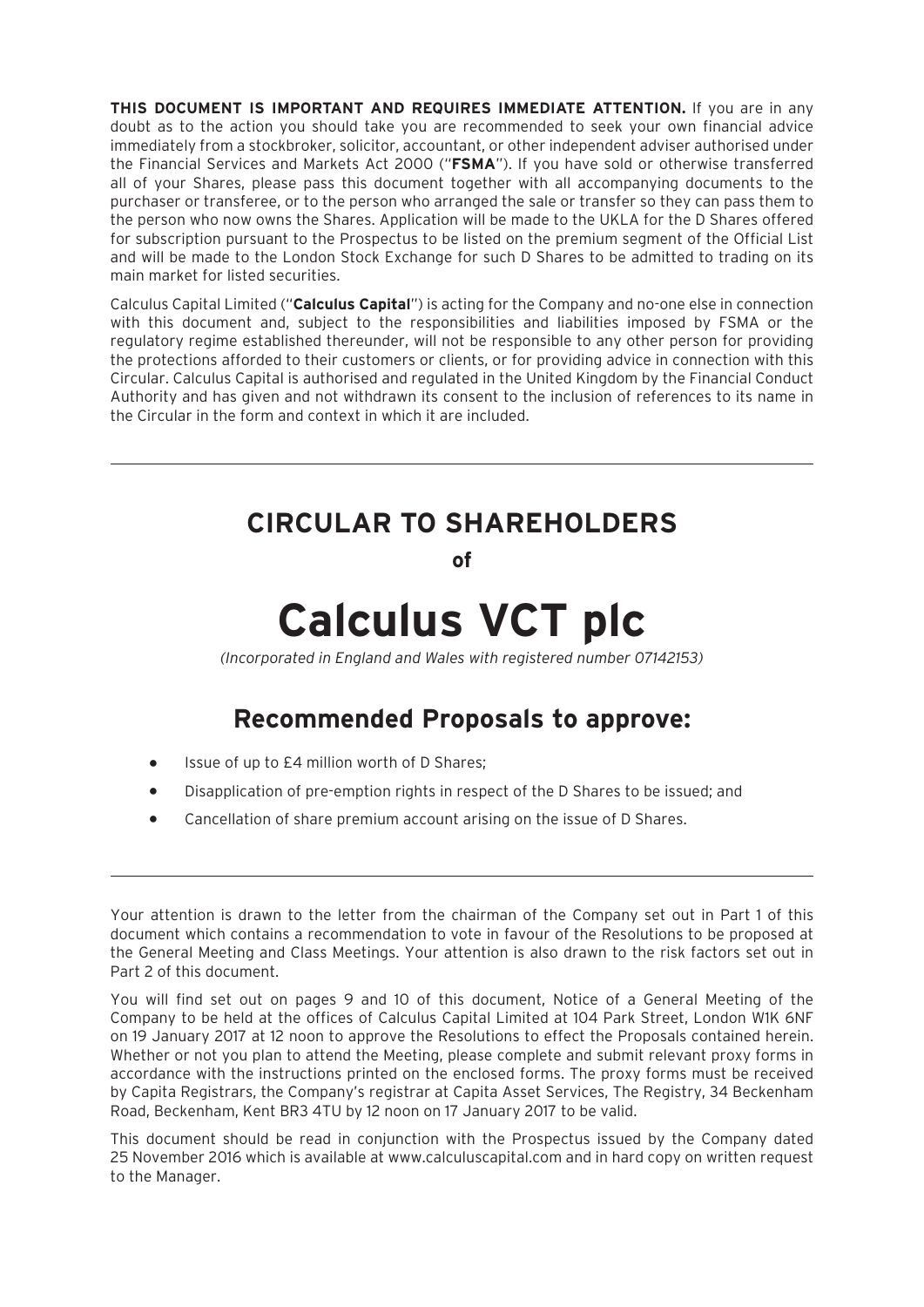# **CONTENTS**

|                                                                                                            |                                                       | Page |
|------------------------------------------------------------------------------------------------------------|-------------------------------------------------------|------|
|                                                                                                            | PART 1 LETTER FROM THE CHAIRMAN                       |      |
|                                                                                                            | PART 2 DEFINITIONS                                    | 5    |
|                                                                                                            | PART 3 EXPECTED OFFER TIMETABLE, STATISTICS AND COSTS |      |
| CORPORATE INFORMATION                                                                                      |                                                       |      |
| NOTICE OF GENERAL MEETING OF ALL SHAREHOLDERS OF THE COMPANY TO BE HELD<br>ON 19 JANUARY 2017 FROM 12 NOON |                                                       |      |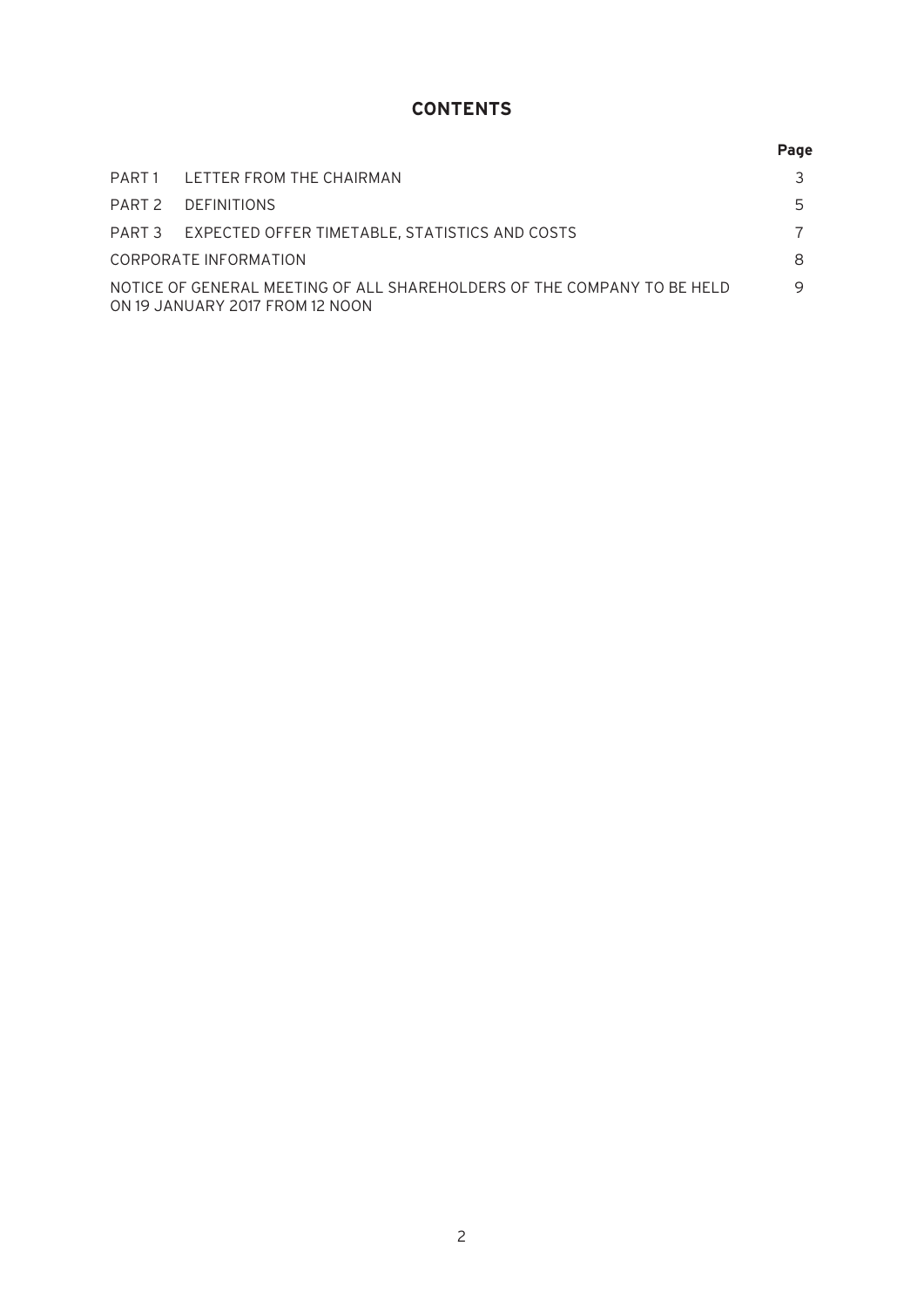# **PART 1**

# **LETTER FROM THE CHAIRMAN**

### **Calculus VCT plc**

 *(Registered in England and Wales with registered number: 07142153)* 

*Directors: Registered Office* Michael O'Higgins (Chairman) 104 Park Street Kate Cornish-Bowden London W1K 6NF Arthur John Glencross Steven Guy Meeks

25 November 2016

Dear Shareholder

#### **Continuation of D Share Offer**

The Company has today published a new prospectus seeking further investment into the D Share fund (the "**Offer**") and I am writing to you now to seek your authority to continue to issue D Shares pursuant to this new prospectus.

The Offer provides the opportunity for existing Shareholders and new Investors to invest in the Company. The previous offer for D Shares, which closed on 21 October 2016, raised approximately £3.8 million and the Directors believe that the D Share fund can benefit from raising further funds over the coming months to support its investment programme and to bring down costs per share across the VCT. The terms of the Offer are intended to be substantially similar to those of the previous offer for D Shares and key information regarding the expected timetable, statistics and costs are set out on page 7.

New D Shares to be issued will rank *pari passu* with the existing D Shares, other than that they will not be entitled to any dividend in respect of the year to 31 March 2017, as well as the Ordinary Shares and C Shares, with each class of share will be entitled to the assets, distributions and returns on liquidation arising in respect of their relevant fund. D Shares may be held in certificated or uncertificated form (through CREST) and no fractions of D Shares will be issued.

For the moment, the segregation of the Company's assets into three funds will mean that the Ordinary Shareholders will continue to be entitled to receive the net returns flowing from the investments made out of the Ordinary Shares Fund, the C Shareholders will continue to be entitled to receive the net returns flowing from the investments made out of the C Shares Fund whilst the D Shareholders will be entitled to receive the returns flowing from investments made out of the D Shares Fund. Each fund will bear its pro rata share (based on net assets) of the annual running costs of the Company, unless expenses can be specifically attributed to a particular fund. Dividends to a particular class may be paid out of the available profits attributable to another class provided the Directors consider this to be in best interest of the Company as a whole and subject to any such amounts being subsequently accounted for and repaid between share classes.

However, investors should note that it is the Directors' intention to merge the Ordinary Shares and C Shares with the D Share classes into a single class following the sale or liquidation of the last Structured Product in the C Share Fund, on or before 14 March 2017, with the mergers expected to be by June 2017. These class mergers were approved by the Company's Shareholders in a general meeting held in October 2015.

The purpose of this Circular is to set out and explain the rationale behind the Proposals and to seek Shareholders' approval of the Resolutions required to implement the Proposals at the General Meeting scheduled for 19 January 2017.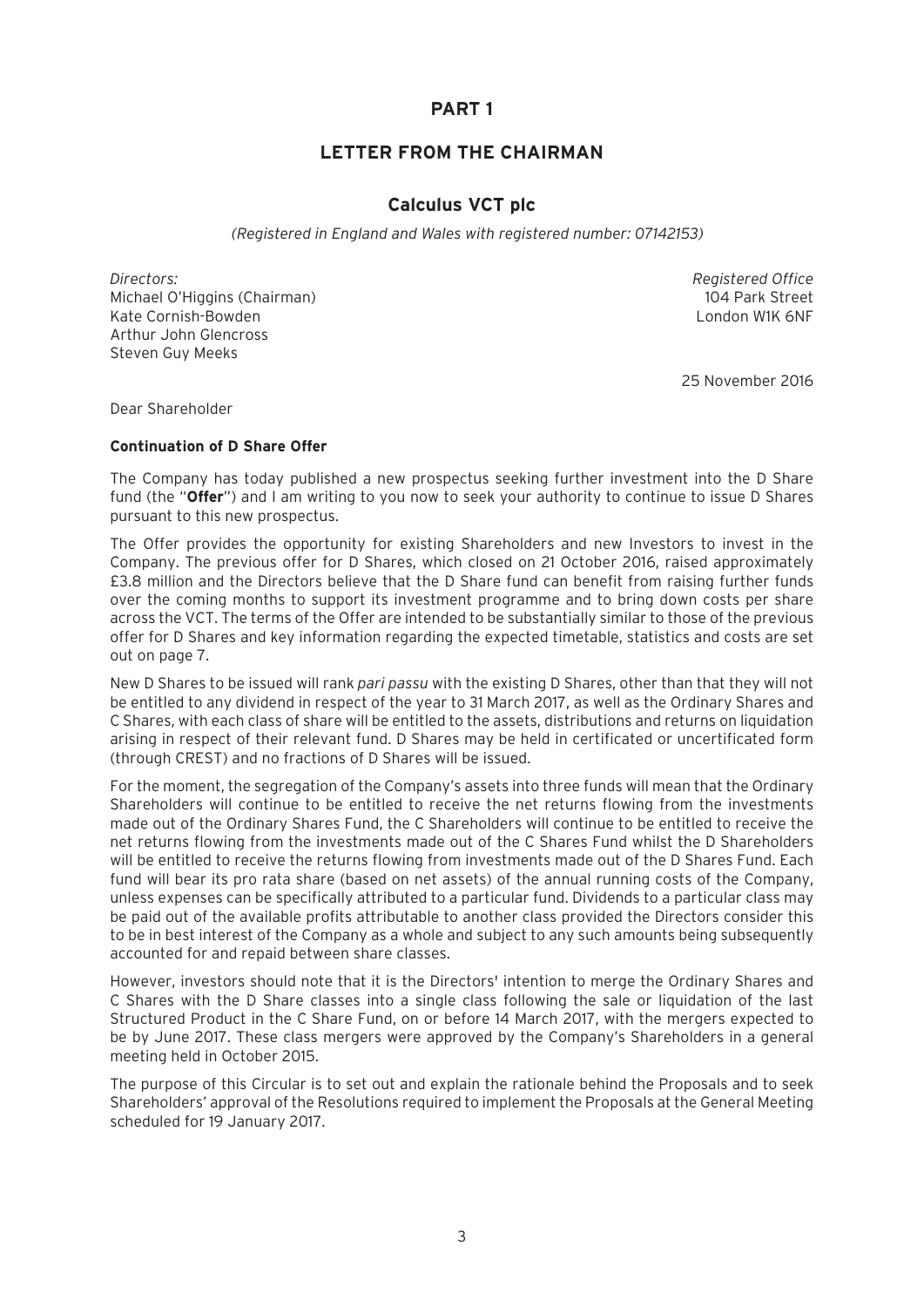#### **General Meeting**

In order to make the Offer for the D Shares, the Company requires the authority of Shareholders. The Company is also seeking authority to cancel the share premium account created by the issue of D Shares pursuant to the Offer which will, subject to certain restrictions contained in the VCT Rules, create a distributable reserve from which the Company can pay future dividends and finance share buybacks. 13.3.1(9)(g)

> To this end, notices convening a General Meeting are set out at the end of this document. The Meeting will be held at 12 noon on 19 January 2017 at the offices of Calculus Capital, 104 Park Street, London W1K 6NF. The Resolutions to be proposed at the General Meeting are set out on pages 9 and 10.

#### **Action to be taken**

Before taking any action, you are recommended to read the further information set out in this document.

Shareholders will find enclosed with this document the form of proxy for use at the General Meeting. Whether or not you propose to attend the Meeting, you are requested to complete and return the form of proxy attached so as to be received not less than 48 hours before the time appointed for holding of the Meeting. Completion and return of a form of proxy will not prevent you from attending and voting in person at the Meeting, should you wish to do so.

#### **Recommendations**

The Board is of the opinion that the Proposals to be proposed at the General Meeting are in the best interests of the Shareholders as a whole and unanimously recommends you to vote in favour of all the Resolutions. The Board recommends you to vote in favour of those resolutions. 13.3.1(5) 13.6.1(6)

> The Board intend to vote, in respect of their own holdings of 251,050 Ordinary Shares, 10,000 C Shares and 88,700 D Shares (representing 3.3 per cent. of the voting rights in the Company), in favour of all Resolutions.

> I look forward to welcoming you at the Meeting and to your support for the Resolutions to be proposed.

Yours faithfully

#### **Michael O'Higgins**

Chairman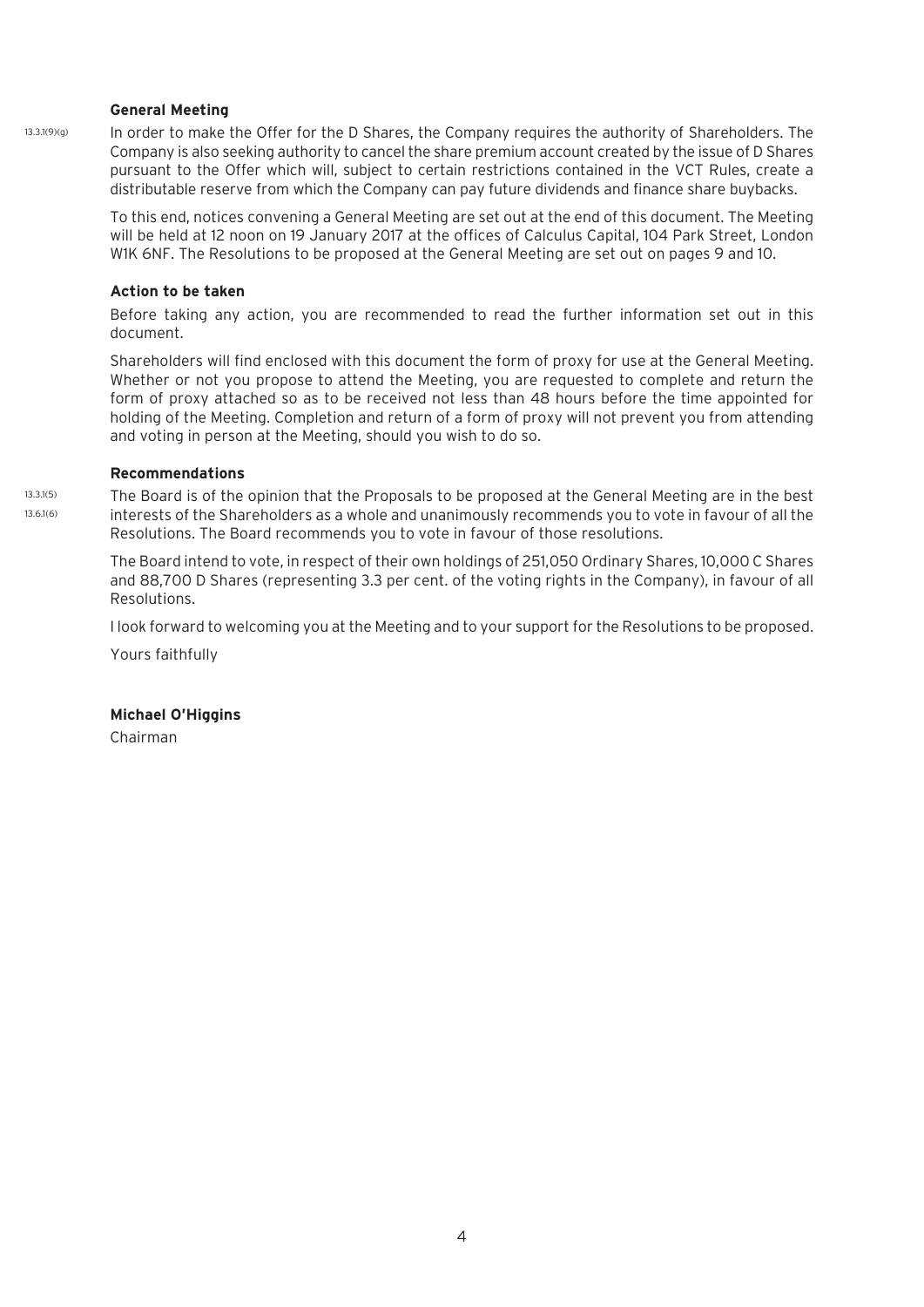# **PART 2**

# **DEFINITIONS**

In this Circular and in the notice attached the following expressions have the following meanings:

| "Admission"                                | the date on which the D Shares are listed on the Official List of the UK<br>Listing Authority and admitted to dealing on the LSE's main market for<br>listed securities |
|--------------------------------------------|-------------------------------------------------------------------------------------------------------------------------------------------------------------------------|
| "Annual Report"                            | the annual report and financial statements of the Company for the year<br>ended 29 February 2016                                                                        |
| "Articles"                                 | the articles of association of the Company, as amended from time to time                                                                                                |
| "Board" or "Directors"                     | the board of directors of the Company                                                                                                                                   |
| "Business Day"                             | any day (other than a Saturday or Sunday) on which clearing banks are<br>open for normal banking business in the City of London                                         |
| "CA 2006"                                  | Companies Act 2006, as amended                                                                                                                                          |
| "Calculus Capital"                         | Calculus Capital Limited, the investment manager of the Company in<br>relation to Venture Capital Investments                                                           |
| "Capita"                                   | Capita Asset Services, the Company's registrar                                                                                                                          |
| "Circular"                                 | this document                                                                                                                                                           |
| "Company" or "the VCT"                     | Calculus VCT plc, incorporated in England and Wales with registered<br>number 07142153 (formerly called Investec Structured Products<br>Calculus VCT plc)               |
| "C Shares"                                 | C ordinary shares of 1p each in the capital of the Company                                                                                                              |
| "D Shares"                                 | D ordinary shares of 1p each in the capital of the Company                                                                                                              |
| "FCA"                                      | the Financial Conduct Authority                                                                                                                                         |
| "FSMA"                                     | the Financial Services and Markets Act 2000, as amended                                                                                                                 |
| "General Meeting"<br>or "Meeting"          | the general meeting of the Company to be held on 19 January 2017<br>convened in accordance with notice enclosed with this Circular                                      |
| "HMRC"                                     | HM Revenue & Customs                                                                                                                                                    |
| "Investor"                                 | an individual who subscribes for D Shares pursuant to the Offer                                                                                                         |
| "ITA 2007" or "Tax Act"                    | Income Tax Act 2007, as amended                                                                                                                                         |
| "Listing Rules"                            | the listing rules of the UKLA                                                                                                                                           |
| "London Stock<br><b>Exchange" or "LSE"</b> | London Stock Exchange plc                                                                                                                                               |
| "NAV"                                      | the net asset value                                                                                                                                                     |
| "Offer"                                    | the offer of D Shares made pursuant to the Prospectus                                                                                                                   |
| "Proposals"                                | the proposals set out in this document in connection with the Offer and<br>the resolutions to be proposed at the General Meeting                                        |
| "Prospectus"                               | the prospectus issued by the Company on 25 November 2016<br>containing details of the Offer                                                                             |
| "Prospectus Rules"                         | the prospectus rules of the UK Listing Authority                                                                                                                        |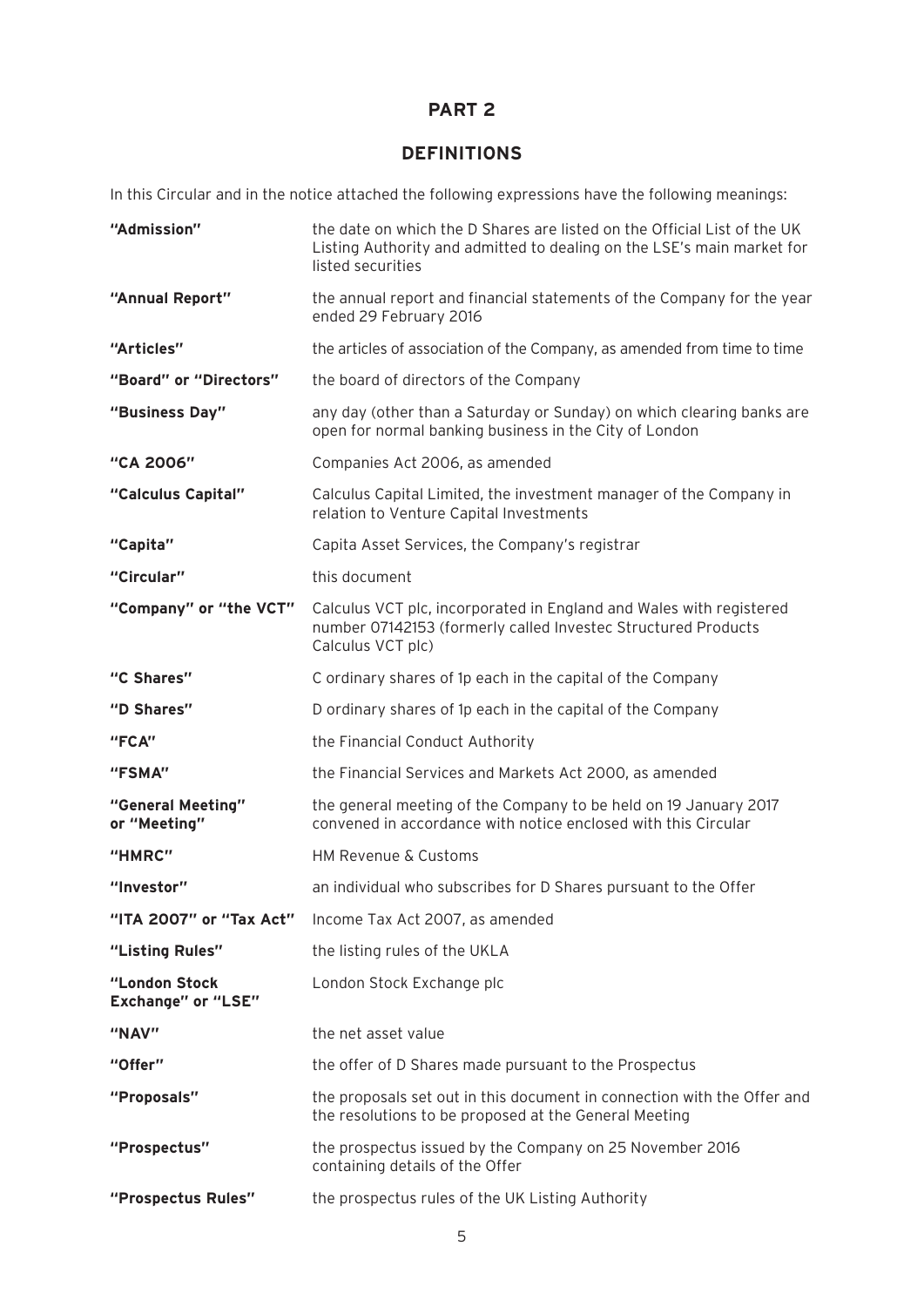| "Resolutions"                              | the resolutions to be proposed at the Meeting                                                                                                                                                    |
|--------------------------------------------|--------------------------------------------------------------------------------------------------------------------------------------------------------------------------------------------------|
| "Shareholder"                              | a holder of Shares                                                                                                                                                                               |
| "Shares"                                   | means the Ordinary Shares, C Shares or D Shares, as the context<br>dictates                                                                                                                      |
| "UKLA" or "UK<br><b>Listing Authority"</b> | the UK Listing Authority, being the Financial Conduct Authority acting<br>in its capacity as the competent authority for the purposes of Part 6 of<br>the Financial Services and Market Act 2000 |
| "VCT" or "venture"<br>capital trust"       | a company satisfying the requirements of Chapter 3 of Part 6 of ITA<br>2007 for venture capital trusts                                                                                           |
| "VCT Rules"                                | the legislation, rules and HMRC interpretation and practice regulating<br>the establishment and operation of venture capital trusts                                                              |
| "Venture Capital<br>Investments"           | shares in, or securities of, a company held by a VCT which meets the<br>requirements of the VCT Rules.                                                                                           |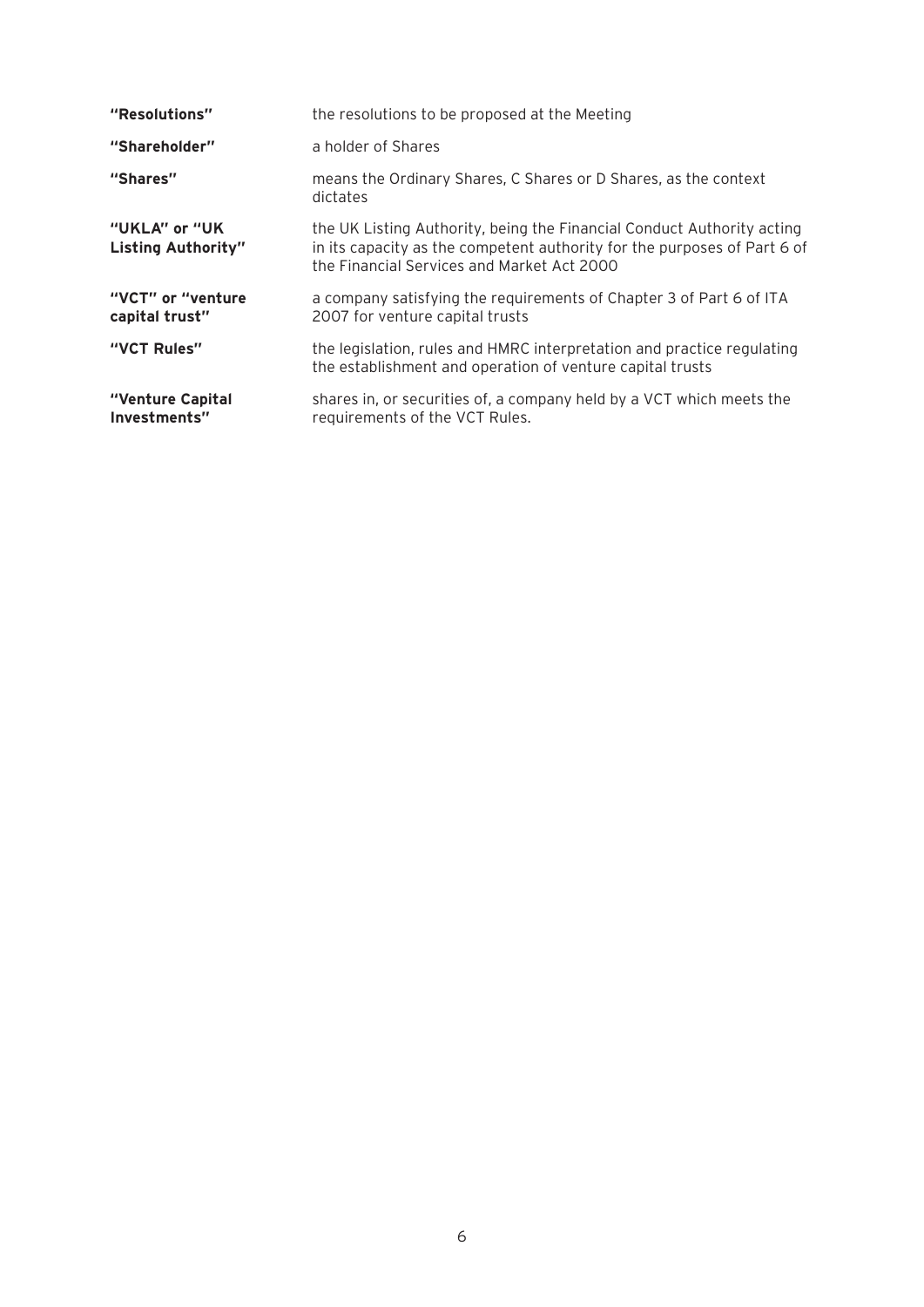# **PART 3**

# **EXPECTED OFFER TIMETABLE, STATISTICS AND COSTS**

| <b>Indicative Offer Timetable</b>                                                                                                                                                                           |                                         |  |  |  |
|-------------------------------------------------------------------------------------------------------------------------------------------------------------------------------------------------------------|-----------------------------------------|--|--|--|
| Offer opens                                                                                                                                                                                                 | 25 November 2016                        |  |  |  |
| Closing date (for 2016/17 tax year)                                                                                                                                                                         | 3 April 2017                            |  |  |  |
| Closing date (for 2017/18 tax year)+                                                                                                                                                                        | 28 April 2017                           |  |  |  |
| First allotment                                                                                                                                                                                             | no later than 5 April 2017              |  |  |  |
| Effective date for the listing of the D Shares and<br>commencement of dealings                                                                                                                              | three Business Days following allotment |  |  |  |
| D Share certificates and tax certificates to be dispatched                                                                                                                                                  | ten Business Days following allotment   |  |  |  |
| † The Directors reserve the right to extend the closing date at their discretion. The Offer will close<br>earlier than the date stated above if fully subscribed or otherwise at the Directors' discretion. |                                         |  |  |  |
| <b>Offer Statistics</b>                                                                                                                                                                                     |                                         |  |  |  |
| Maximum amount to be raised by the Company*                                                                                                                                                                 | £4 million                              |  |  |  |
| Initial NAV per D Share                                                                                                                                                                                     | 97.6p                                   |  |  |  |
| Maximum number of D Shares to be issued**                                                                                                                                                                   | 3,900,000                               |  |  |  |
| Estimated net proceeds of the Offer***                                                                                                                                                                      | £3.8 million                            |  |  |  |
| Discount for applications received by 27 January 2017***                                                                                                                                                    |                                         |  |  |  |
| Discount for applications received from existing investors in the Company***                                                                                                                                |                                         |  |  |  |

\* The Directors reserve the right to increase the size of the Offer, any such increase being subject to the issue of a supplementary prospectus.

\*\* Assuming full subscription, D Shares issued under the Offer would represent 27.1% of the Company's issued share capital, before taking account of the effects of the intended merger (as at 24 November 2016, being the latest practicable date before the publication of this document)

\*\*\* Assuming full subscription and Offer costs of 5 per cent.

#### **Costs and Commissions relating to the Offer**

| <b>Advised Investors</b>                           |                                                   |  |  |  |
|----------------------------------------------------|---------------------------------------------------|--|--|--|
| Promoter's Fee                                     | 3.0 % of funds invested                           |  |  |  |
| Adviser Charge                                     | As agreed between investor and intermediary       |  |  |  |
| Non-Advised Investors (through intermediaries)     |                                                   |  |  |  |
| Promoter's Fee                                     | 3.0 % of funds invested                           |  |  |  |
| Commission                                         | $2.0\%$ up front, 0.5% trail pa (maximum of 3.0%) |  |  |  |
| Director Investors (those without an intermediary) |                                                   |  |  |  |
| Promoter's Fee                                     | 5.0%                                              |  |  |  |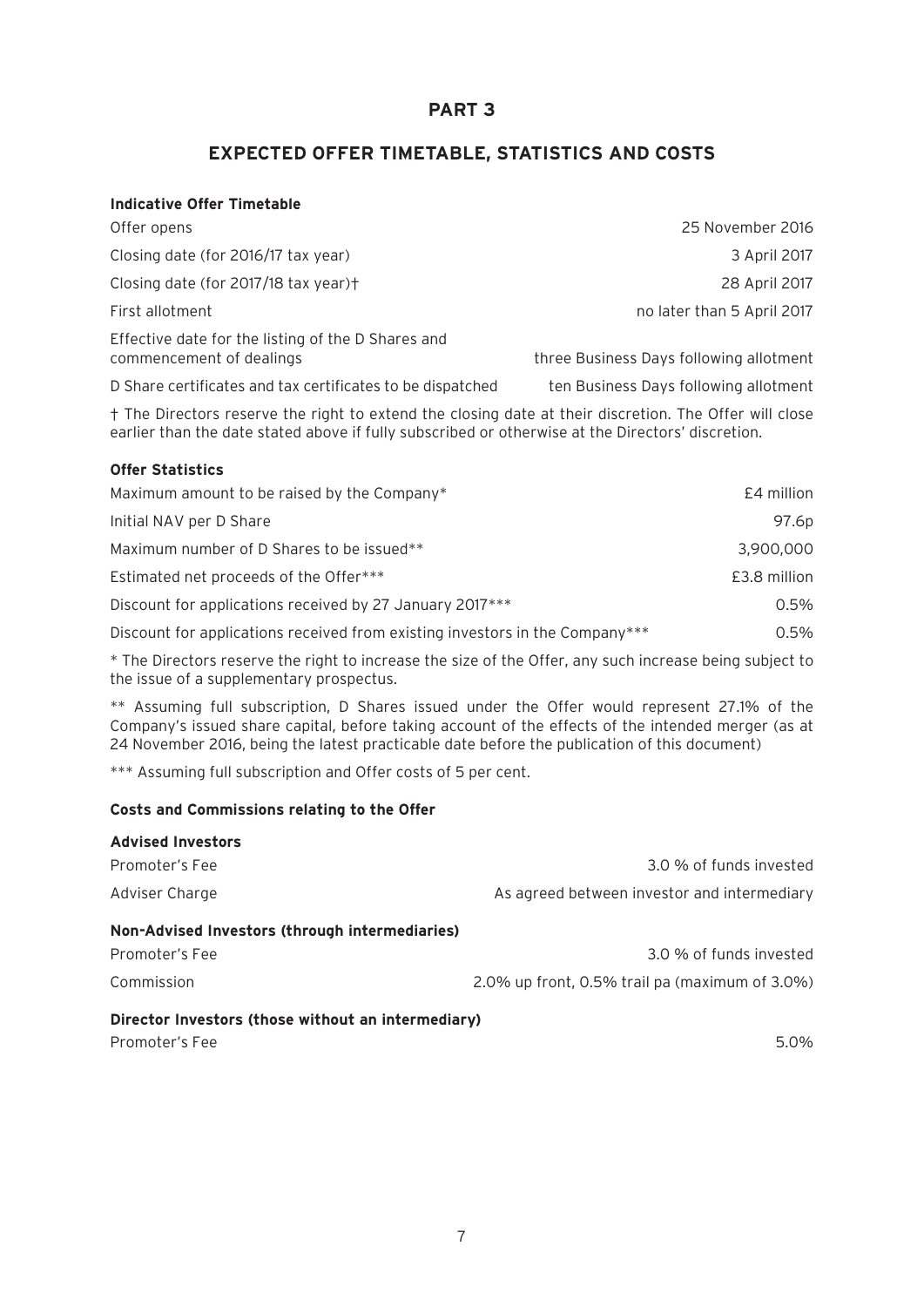## **CORPORATE INFORMATION**

#### **Directors**

Michael O'Higgins (Chairman) Kate Cornish-Bowden Arthur John Glencross Steven Guy Meeks

#### **Registered Office**

104 Park Street London W1K 6NF

Telephone: 020 7493 4090

**Company Registration Number** 07142153

#### **Investment Manager, Fund Administrator and Company Secretary**

Calculus Capital Limited 104 Park Street London W1K 6NF

Telephone: 020 7493 4090

Website: www.calculuscapital.com

#### **Registrars**

Capita Asset Services The Registry 34 Beckenham Road Beckenham Kent BR3 4TU

Tel: 0371 664 0324

(calls cost 12p per minute plus network extras, lines open Mon-Fri from 9.00 a.m. to 5.30 p.m.)

www.capitaassetservices.com

#### **Fund Administrator**

Capita Asset Services Beaufort House 51 New North Road Exeter EX4 4EP

#### **Auditors**

Grant Thornton UK LLP 30 Finsbury Square London EC2P 2YU

#### **Solicitors and Arrangers**

RW Blears LLP 125 Old Broad Street London EC2N 1AR

#### **Receiving Agent**

The City Partnership (UK) Limited 110 George Street Edinburgh EH2 4LH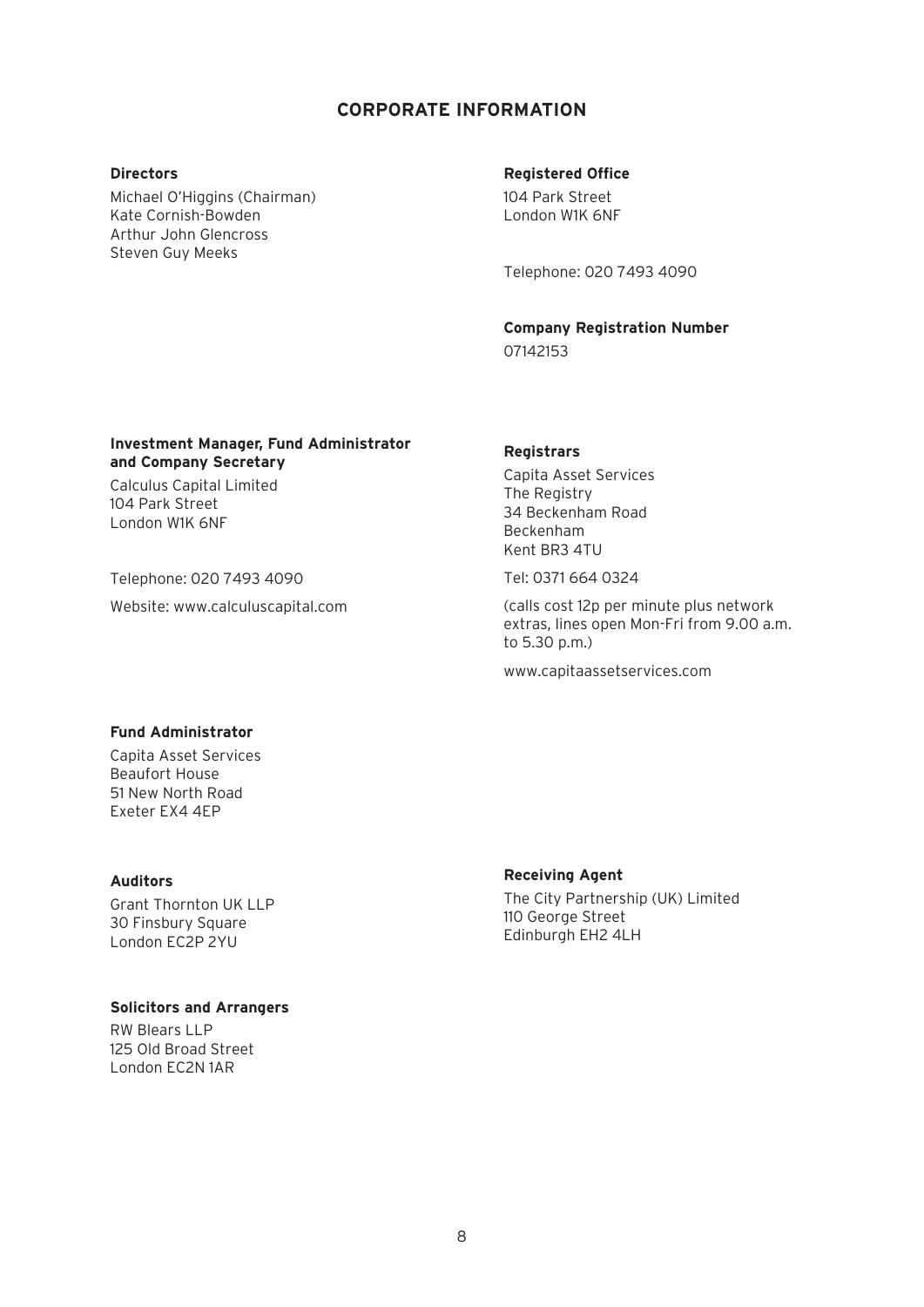## **NOTICE OF GENERAL MEETING**

# **CALCULUS VCT PLC**

#### *(Registered in England and Wales with registered number 07142153)*

Notice is hereby given that a general meeting of Calculus VCT plc (the "**Company**") will be held at 12 noon on 19 January 2017 at the offices of Calculus Capital, 104 Park Street, London W1K 6NF for the purposes of considering and, if thought fit, passing the following resolutions, of which resolution 1 will be proposed as an ordinary resolutions and resolutions 2 and 3 will be proposed as special resolutions.

All capitalised terms used in this notice of meeting shall bear the meanings given to them in the circular to shareholders dated 25 November 2016 (the "**Circular**").

#### **1. Authority to allot D Shares**

THAT, conditionally upon the passing of Resolution 2, the Directors be generally and unconditionally authorised pursuant to section 551 of the CA 2006 to allot D Shares having the rights and being subject to the restrictions set out in the articles of association of the Company as proposed to be amended pursuant to Resolution 3 below and to grant rights to subscribe for or to convert any security into D Shares in the Company up to an aggregate nominal amount of £150,000 provided that this authority shall expire on the fifth anniversary of the date of the passing of this resolution save that the Company may before such expiry make an offer or agreement which would or might require D Shares to be allotted or rights to subscribe for or to convert securities into D Shares to be granted after such expiry and the Directors may allot shares or grant rights to subscribe for or to convert securities into D Shares in pursuance of such an offer or agreement as if the authority conferred hereby had not expired.

This resolution is additional to and does not revoke or replace existing and unexercised authorities previously granted to the Directors to allot Shares or grant rights to subscribe for or convert securities into Shares.

#### **2. Disapplication of pre-emption rights (Special Resolution)**

THAT, conditionally upon the passing of Resolution 1, the Directors be and hereby are given the general power to allot equity securities (as defined by section 560 of the CA 2006) for cash pursuant to the authority conferred by Resolution 1 as if section 561(1) of the CA 2006 did not apply to any such allotment, provided that this power shall: 13.8.2(1)(2)

- (a) be limited to the allotment of equity securities with an aggregate nominal value not exceeding £150,000 in connection with:
	- (i) an Offer for Subscription of D Shares published on or around 25 November 2016 ("the Offer");

#### 13.8.2(1)(2)

- (ii) an offer of securities by way of rights;
	- (iii) the allotment of equity securities in connection with performance incentive arrangements with Calculus Capital in connection with its appointment as the investment manager in respect of the capital raised by the issue of D Shares);
	- (iv) the allotment of D Shares with an aggregate nominal value not exceeding £10,000 pursuant to any dividend investment scheme operated from time to time by the Company;
	- (v) the allotment of D Shares with an aggregate nominal value of up to 14.99% of the issued D Share capital of the Company immediately following the close of the Offer where the proceeds of the allotment are to be used in whole or in part to purchase the Company's D Shares in the market; and
	- (vi) the allotment of equity securities from time to time with an aggregate nominal value of up to 5% of the issued D Share capital of the Company immediately following close of the Offer,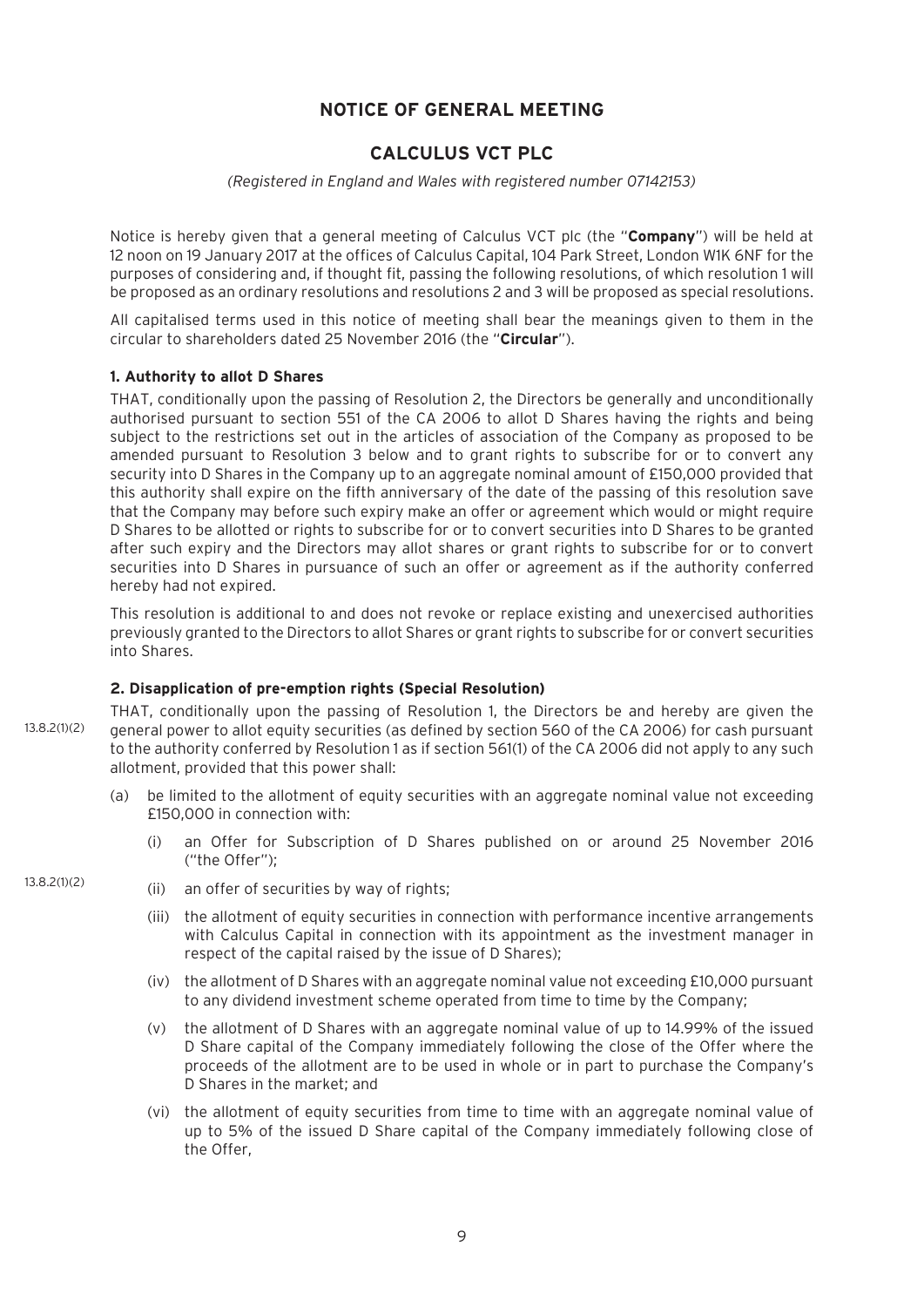(b) expire on the fifth anniversary of the date of the passing of this resolution save that the Company may, before such expiry make offers or agreements which would or might require equity securities to be allotted after such expiry and the Directors may allot equity securities in pursuance of any such offer or agreement notwithstanding that the power conferred by this resolution has expired.

This resolution is additional to and does not revoke or replace existing and unexercised powers previously granted to the Directors to allot equity securities as if section 561(1) of the CA 2006 did not apply.

#### **3. Cancellation of share premium account (Special Resolution)**

THAT in accordance with Section 641 of the CA 2006 the Company be generally authorised to reduce its share premium account by up to 100% of the amount standing to the credit thereof immediately following the close of the Offer provided that any reduction pursuant to this resolution is confirmed by order of the court and that the Company may not make a reduction that has the effect that there would no longer be any member of the Company holding shares other than redeemable shares.

By order of the Board Registered Office: Calculus Capital Limited 104 Park Street Company Secretary London W1K 6NF

25 November 2016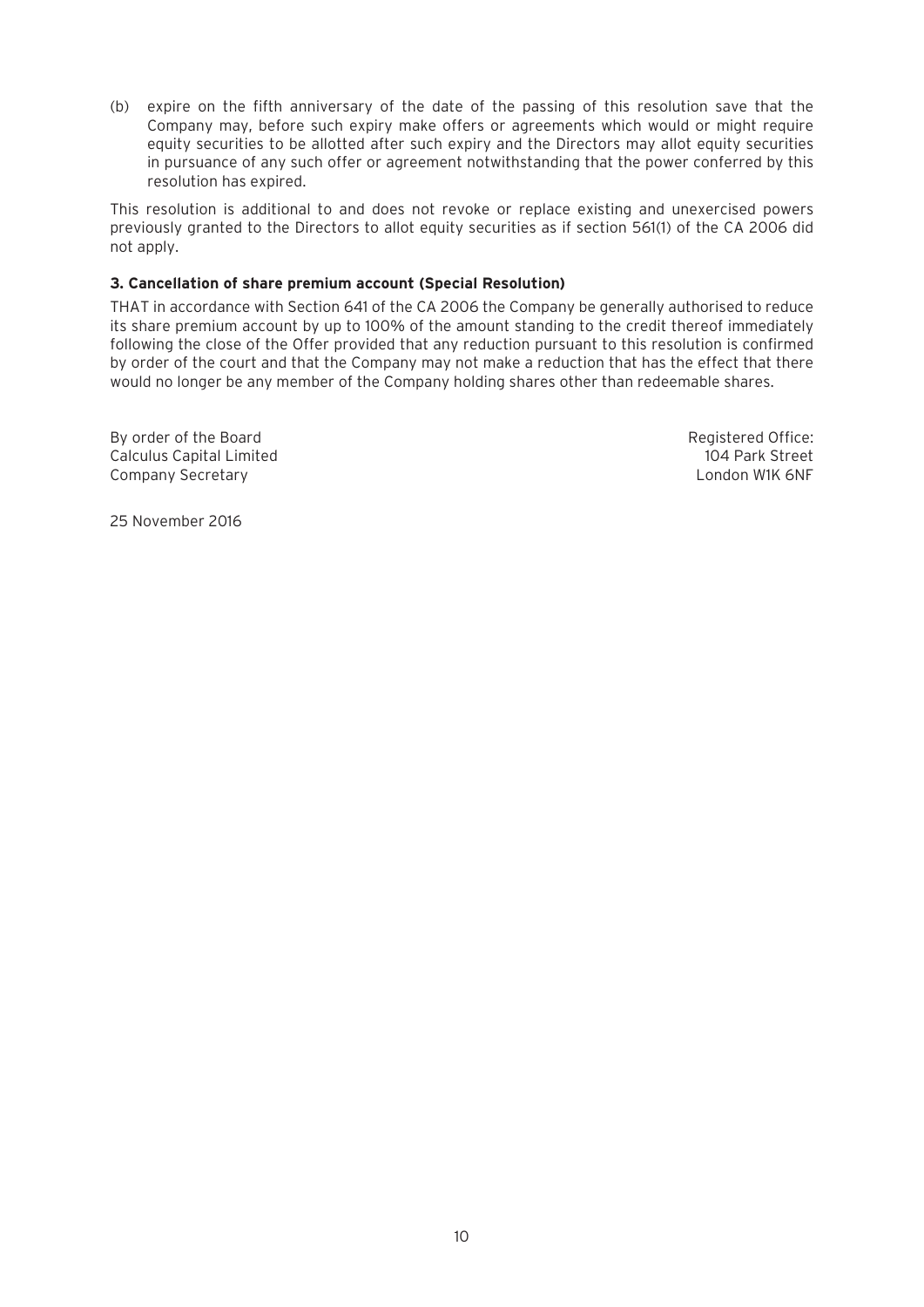# **NOTES TO THE NOTICE OF GENERAL MEETING**

- 1. To be entitled to attend and vote at the meeting (and for the purposes of the determination by the Company of the votes they may cast), members must be registered in the Register of Members of the Company at close of business on 17 January 2017 (or, in the event of any adjournment, 48 hours before the time of the adjourned meeting). Changes to the Register of Members of the Company after the relevant deadline shall be disregarded in determining the rights of any person to attend and vote at the meeting.
- 2. A member entitled to attend and vote at the meeting is entitled to appoint a proxy or proxies to attend, speak and vote on his or her behalf. A proxy need not also be a member, but must attend the meeting to represent you. Details of how to appoint the Chairman of the meeting or another person as your proxy using the proxy form are set out in the notes to the proxy form. If you wish your proxy to speak on your behalf at the meeting you will need to appoint your own choice of proxy (not the Chairman) and give your instructions directly to them.
- 3. To appoint more than one proxy, you will need to complete a separate proxy form in relation to each appointment (you may photocopy the proxy form), stating clearly on each proxy form how many shares the proxy is appointed in relation to. A failure to specify the number of shares to which each proxy appointment relates or specifying an aggregate number of shares in excess of those held by the member will result in the proxy appointment being invalid. Please indicate if the proxy instruction is one of multiple instructions being given. All proxy forms must be signed and should be returned together in the same envelope.
- 4. A personalised form of proxy is enclosed with shareholders' copies of this document. To be valid, it should be lodged with the Company's registrars, Capita Asset Services, at the address printed on the proxy form so as to be received not later than 48 hours (excluding weekends and bank holidays) before the time appointed for the meeting or any adjourned meeting or, in the case of a poll taken subsequent to the date of the meeting or adjourned meeting, so as to be received no later than 24 hours before the time appointed for taking the poll. A member may return a proxy form in their own envelope with the address FREEPOST CAPITA PXS.
- 5. For the proxy appointment to be valid, your form must be received in such time as it can be transmitted to the Company's registrar so as to be received no later than 48 hours (excluding weekends and bank holidays) before the time appointed for the meeting or any adjourned meeting.
- 6. Appointment of a proxy will not preclude a member from subsequently attending and voting at the meeting should the member subsequently decide to do so. A member can only appoint a proxy using the procedures set out in these notes and the notes to the proxy card. The termination of the authority of a person to act as a proxy must be notified to the Company in writing. Amended instructions must be received by the Company's registrars by the deadline for receipt of proxies.
- 7. Ordinary Shares, C Shares and D Shares carry equal voting rights and a member present in person or by proxy shall have one vote on a show of hands and on a poll shall have one vote for every share of which he/she is the holder.
- 8. A person authorised by a corporation is entitled to exercise (on behalf of the corporation) the same powers as the corporation could exercise if it were an individual member of the Company. On a vote on a resolution on a show of hands, each authorised person has the same voting rights as the corporation would be entitled to. On a vote on a resolution on a poll, if more than one authorised person purports to exercise a power in respect of the same shares, if they purport to exercise the power in the same way, the power is treated as exercised; if they do not purport to exercise the power in the same way, the power is treated as not exercise.
- 9. Any person receiving a copy of this Notice as a person nominated by a member to enjoy information rights under section 146 of the Companies Act 2006 (a ''Nominated Person'') should note that the provisions in Notes 2 and 3 above concerning the appointment of a proxy or proxies to attend the meeting in place of a member, do not apply to a Nominated Person as only shareholders have the right to appoint a proxy. However, a Nominated Person may have a right under an agreement between the Nominated Person and the member by whom he or she was nominated to be appointed, or to have someone else appointed, as a proxy for the meeting. If a Nominated Person has no such proxy appointment right or does not wish to exercise it, he/she